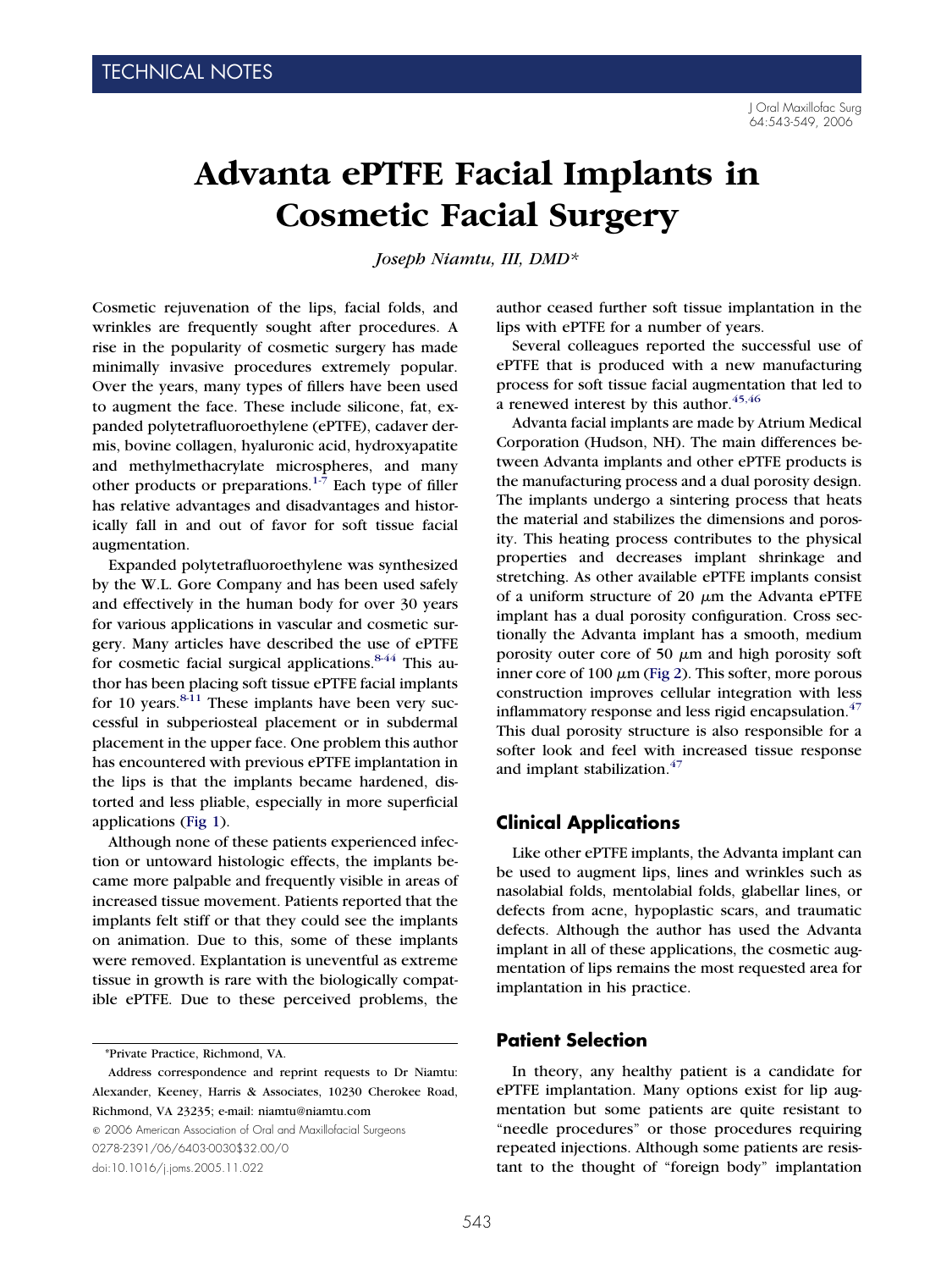<span id="page-1-0"></span>

FIGURE 1. Hardened and contracted lip ePTFE implants removed from a patient at 12 months. These smaller implants were originally placed to augment the "white roll" of the upper lip.

*Joseph Niamtu. Advanta Implants in Cosmetic Facial Surgery. J Oral Maxillofac Surg 2006.*

other patients are intrigued by the thought of a onetime procedure that is "permanent."

The author's experience has shown certain professional or occupational conditions should be considered before placing lip implants (or injectable filler substances for that matter). Any person whose vocation or hobby requires precise oral function should be informed that changing the lip structure with implants (or fillers) could possibly affect lip function. The author placed an implant in a flute player and she stated she was unable to play high notes. Additionally, patients that manifest oral habits such as onychophagia (nail biting), pencil biting, nervous habits such as "fidgeting" with their lips, or possess psychological problems may be poor candidates for lip implantation. These relative contraindications are explained to all patients at consultation. The author suggests that the patient first try a reversible lip augmentation procedure such as Restylane (hyaluronic acid, Medicis Inc, Scottsdale, AZ) injection. If they are pleased with the look and feel of the augmentation, then the Advanta lip implant may be considered. It is further explained to the patient that these implants are easily removable with local anesthesia should the patient be dissatisfied. The patient is also informed that any implant (chin, breast, etc) is palpable and visible in some positions or animations.

#### **Procedure**

Advanta facial implants are available in various sizes and configurations. Round or oval implants are available from 1.8 to 5 mm diameter. In addition some sizes have an attached swaged trocar that is very useful for implantation. In most cases the author prefers the 5 mm round implant. For small patients or those requesting minimal augmentation a 4 mm round implant is used. These larger sizes are not available with attached trocars and it would behoove the manufacturer to consider this addition. The implants are packaged sterile in a 15 cm length.

The implants are usually placed with local anesthesia blocks and infiltration. It is important not to overly infiltrate the lips as not to distort the anatomy that can skew the intraoperative surgical judgment. With experience the entire procedure takes about 5 minutes per lip. Although most patients request bilabial augmentation, some patients choose to only treat one lip. Several of these patients have returned to have the other lip augmented as well.

The implant is measured and cut to fit the proposed site. In some patients the 15 cm implant can be cut in half to produce 2 implants, 1 for each lip. Depending on the size and length of the lips only a single implant can be used from the 15 cm strand. The author has inadvertently placed too short an implant in an attempt to use a single 15 cm strand for two implants. To measure the patient, the implant is laid on the patients lip with the mouth open position [\(Fig 3\)](#page-2-0). Failure to measure with the mouth open can result in too short an implant and a poor clinical result.

After the local anesthesia and prep with a surgical cleanser, a 6 to 8 mm stab incision is made in the lip several millimeters medial to the oral commissure within the vermillion tissue. This incision must be generous enough so as not to distort the implant that is somewhat ductile. If the incision is too small, the



FIGURE 2. The dual porosity configuration provides the main differences of other ePTFE implants.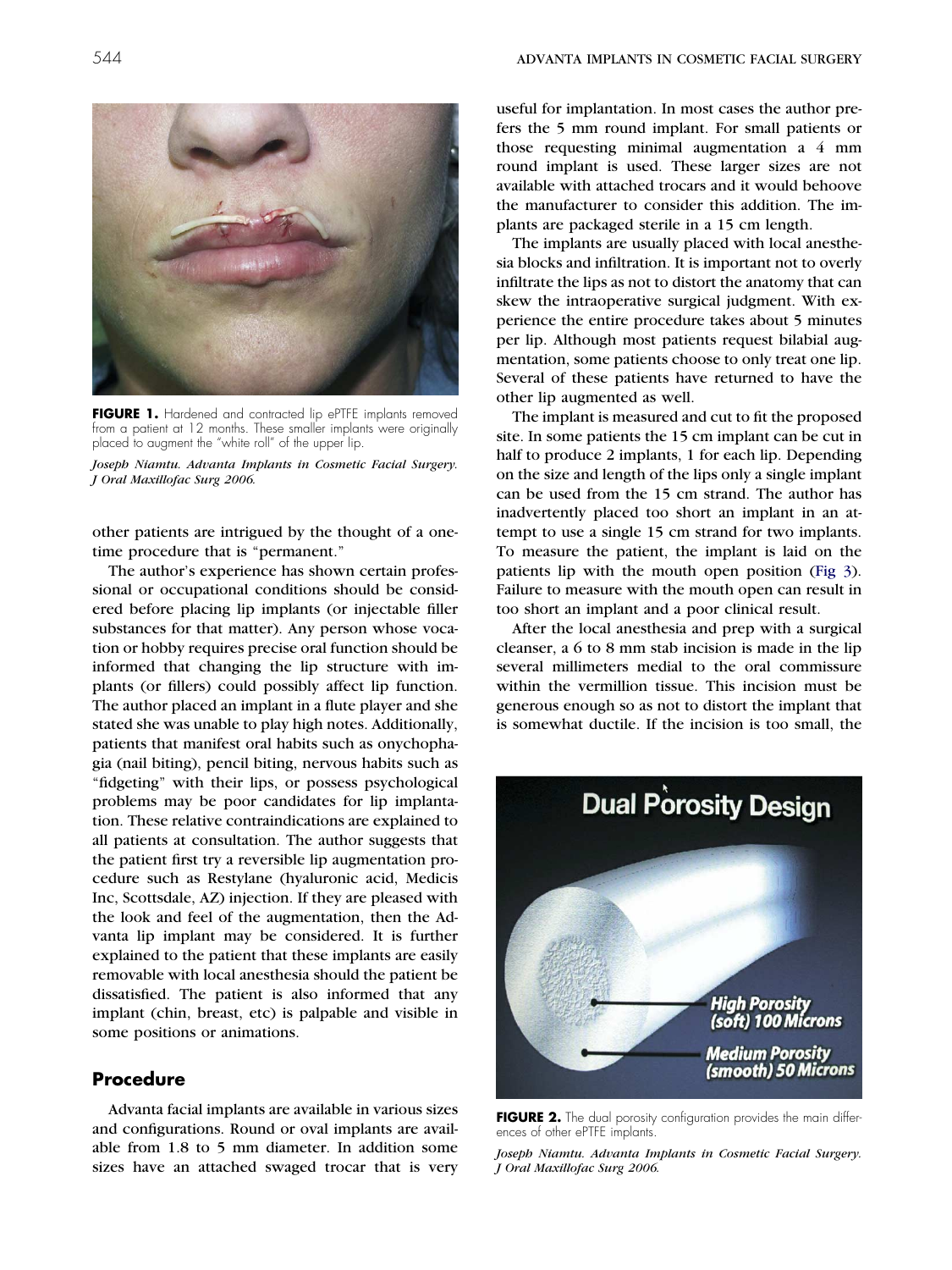<span id="page-2-0"></span>

**FIGURE 3.** The top picture shows an implant measured on the patient's upper lip in repose. The lower picture is the same implant shown with the patient's mouth wide open. In this posture the implant would be too short. The point is to measure prospective implant length with the mouth wide open.

*Joseph Niamtu. Advanta Implants in Cosmetic Facial Surgery. J Oral Maxillofac Surg 2006.*

implant will be stretched into a cone shape instead of the round configuration. This will cause one side to be larger than the other side. The next step is to thread an instrument through the midportion of the lip from one incision and exiting the other incision (Fig 4A shows the round 5 mm implant and Fig 4B shows the threaded tendon passer). The attached trocar is convenient or a tendon passer may be used. It is important to remain in the same plane for the entire threading process or the implant will distort the lip or not sit naturally within the tissue.

Staying within the mid portion of the lip will avoid the labial artery that generally course through the posterior one-third of the lip closer to the incisal surface of the lip at the wet/dry line or the mucocutaneous junction (Fig 5). If the implant sits too deep, less augmentation is appreciated and if placed too superficially, it may be visible, palpable, and unnatural looking.



**FIGURE 4.** *A,* Round 5 mm implant. *B,* Tendon passer inserted through the middle of the upper lip from the entrance incision to the exit incision.

*Joseph Niamtu. Advanta Implants in Cosmetic Facial Surgery. J Oral Maxillofac Surg 2006.*

If a trocar is used, the implant is pulled through the lip with approximately 1 cm of implant protruding through the distal incision. When using a passing instrument other than a trocar, the leading edge of the implant is tapered thereby facilitating the threading process. If a passing instrument is used the instrument is first placed through the lip and the implant is grasped and pulled back from the original puncture site (Fig  $6$ ).

It is important to then stretch the lip horizontally to passively admit the implant to the full length of the lip. The implant is then trimmed to protrude approximately 3 mm on each side. The lip is then stretched and the implant will passively fall into the incision. It is paramount to have the implant ends tapered and to



**FIGURE 5.** The labial artery of the lower lip (*arrows*) is shown in this cadaver dissection. The artery traverses the upper lip in the posterior 1.3 of the lip at the level of the vermilion-cutaneous junction and also corresponds to the incisal edges of the lower incisors.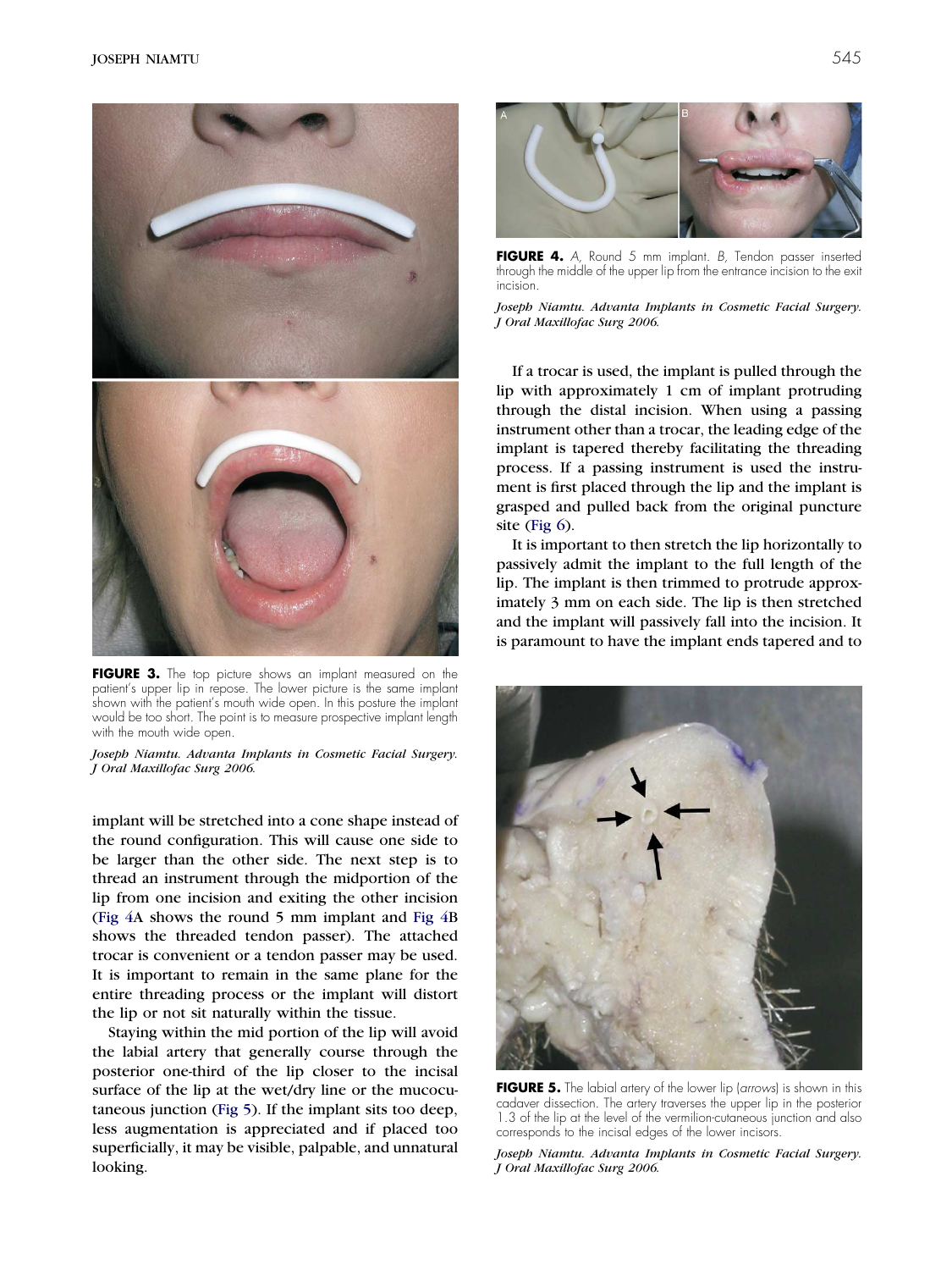<span id="page-3-0"></span>

**FIGURE 6.** *A,* Implant grasped by the inserted tendon passer. *B,* ePTFE implant pulled through the lip tunnel with several millimeters of implant protruding at the exit incision.

*Joseph Niamtu. Advanta Implants in Cosmetic Facial Surgery. J Oral Maxillofac Surg 2006.*

tuck into the incisions within the mid portion of the lip. Having the implant tip too superficial to the skin or mucosa can result in a noticeable and palpable lump or eventual erosion of the implant tail. The incisions are then closed with 6-0 nylon sutures as experience has shown resorbable sutures to dehisce prematurely. The patient is prescribed a suitable oral antibiotic and tapering steroids are an option. The nylon sutures are removed at 5 days.

Recovery is generally a weekend situation although some patients return to work the following day. All patients are forewarned that significant swelling may be encountered, although this has been a rare finding. Significant pain has not been seen by the author. The patient is asked to keep lip function to a minimum for the first several days.

## **Facial Folds and Lines**

Advanta facial implants can also be placed in anatomic folds or hyperfunctional lines. They will not ablate the fold but can blunt the fold or line to improve the cosmetic appearance. Strict attention to implant placement is imperative in the nasolabial region. Because various anatomic planes converge at the nasolabial fold, any injectable or implantable material can easily migrate laterally and actually accentuate the fold instead of improving it. One would normally think that placement directly in the valley of the fold would be accurate but fillers or implants can migrate laterally, thereby worsening the fold. To circumvent this problem, the implant is generally placed just medial (nasally) to the fold. The area is anesthetized with bilateral infraorbital blocks and a small amount of infiltration along the fold. A stab incision is made lateral to the ala and at the inferior extent of the fold. A 2-mm liposuction cannula is used without suction to gently make a tunnel just medial to the nasolabial fold entering at the inferior stab incision and exiting at the alar incision. The correct plane of dissection is subdermal (Fig 7). It is important not to make the tunnel too wide or the degree of augmentation will be diminished. In addition, a large lateral



FIGURE 7. The correct plane for implant placement on the facial tissues (non lip) is subdermal.

*Joseph Niamtu. Advanta Implants in Cosmetic Facial Surgery. J Oral Maxillofac Surg 2006.*

dissection can facilitate implant migration. The tunnel only needs to be slightly larger than the proposed implant. The implant can be pulled through the tunnel with a passing instrument, passing awl and suture or integrated trocar with some Advanta implant sizes (Fig 8A). The implant is pulled through the incision from superiorly to inferiorly and the ends are tapered so that 3 to 4 mm of implant tail protrudes from each incision (Fig 8B). The lip is then bimanually palpated and stretched with one hand in the cheek and one hand on the face so that the tissue is stretched and the implant tails will fall passively into the incisions. The tails should fall just short of the incision and can be further tucked deep into the incision. The incisions are then closed with 6-0 nylon suture.



**FIGURE 8.** *A,* Tendon passer traversing just medial to the nasolabial fold and grasping the implant at the exit incision. *B,* Implant in place before trimming the tails.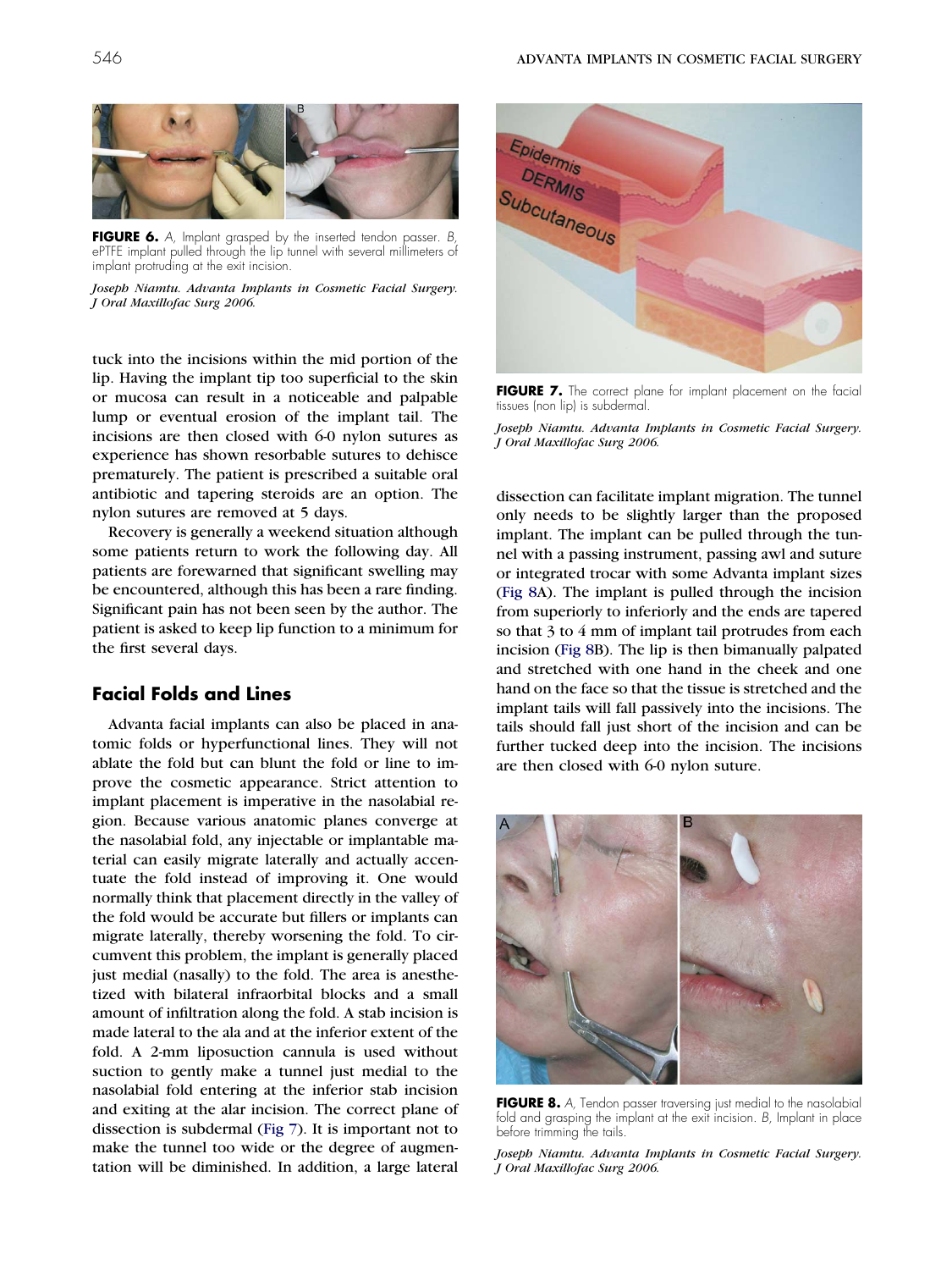<span id="page-4-0"></span>

**FIGURE 9.** A passing awl is placed in the subdermal plane to pull an ePTFE implant back through the incision via an attached suture. *Joseph Niamtu. Advanta Implants in Cosmetic Facial Surgery. J Oral Maxillofac Surg 2006.*

The same process can be carried out in the glabella for deep lines of folds resistant to Botox or other therapies. The surgical procedure is similar to the nasolabial folds. An entrance and exit stab incision is made and the tunnel is dissected. The implant may be



FIGURE 10. This patient is shown 8 weeks after placement of Advanta implants in the upper and lower lip.

*Joseph Niamtu. Advanta Implants in Cosmetic Facial Surgery. J Oral Maxillofac Surg 2006.*



FIGURE 11. An oblique view of the same patient shown in Figure 10.

*Joseph Niamtu. Advanta Implants in Cosmetic Facial Surgery. J Oral Maxillofac Surg 2006.*

passed with a tendon passer, passing awl or an attached trocar (Fig 9).

For severe glabellar folds the author has used Advanta implants, Botox, and laser resurfacing concomitantly for a multiple modality treatment.

#### **Results**

The Advanta lip implant is soft and pliable, but it can be felt by the patient when pinching the lip. The outline of the implant may be visible in some extreme lip posture such as stretching the lip over the front teeth. With the exception of a single patient who was a flute player, no patient in this series has reported any problems with normal function such as eating, talking, or kissing. Patients with Advanta lip implants have been later treated with injectable fillers such as Restylane for further augmentation without any problems. Figures 10[–14](#page-5-0) show clinical cases of Advanta implant placement.

#### **Complications**

Of 72 implants placed in 44 patients over a 31 month period, a single implant became infected. Two



**FIGURE 12.** This patient is shown 2 months after Advanta implant placement in the upper and lower lips. Note increased pout and volume of both lips.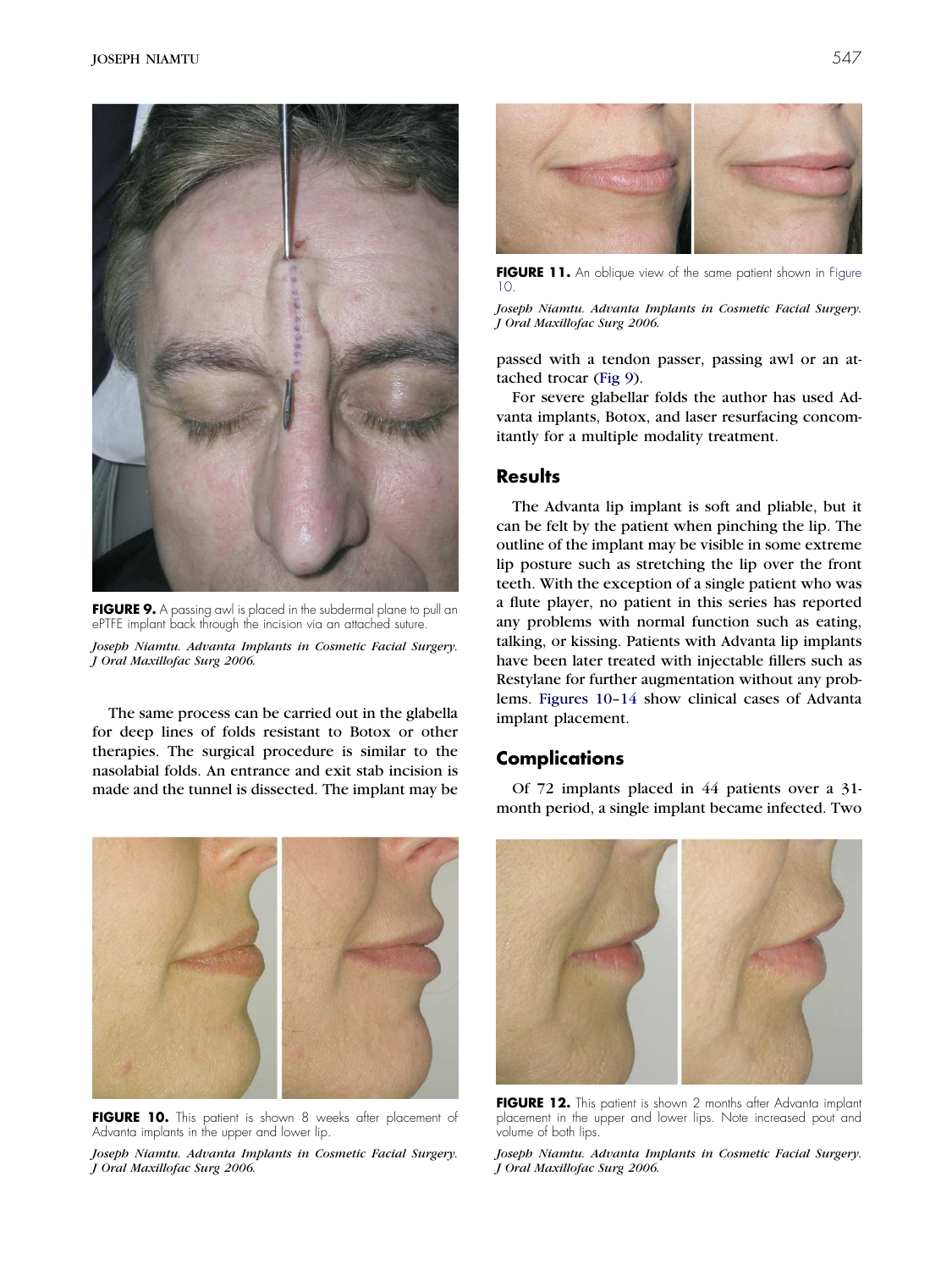<span id="page-5-0"></span>

**FIGURE 13.** This image shows the same patient as pictured in [Figure](#page-4-0) [12.](#page-4-0) Smiling and normal oral function is not impeded with this soft and pliable implant.

*Joseph Niamtu. Advanta Implants in Cosmetic Facial Surgery. J Oral Maxillofac Surg 2006.*

patients reported the implant being too short and these were removed and replaced with a longer implant. Early in the experience the implants were measured by placing the material over the upper or lower lip in the closed mouth position. As mentioned previously, it is imperative to measure the implant with the mouth at maximum opening as the lips are longer in this position. The author has also abandoned the practice of trying to obtain 2 implants from a single 15 cm strand. The entire implant is now used and insufficient length is not a problem.

One patient developed significant swelling that did not resolve over a month. The area was treated with antibiotics and tapering steroids and failed to resolve. Surgical exploration showed a mucous retention phenomenon that most likely resulted from trauma to the minor salivary glands at the time of implant placement. The implant was removed and the patient desires replacement. Two patients complained of the tail of the implant being visible and palpable at one end of the lip or nasolabial fold (Fig 15A). This was a result of the implant not being placed in the correct plane at the time of placement. The superficial portion of the implant was exposed with a several millimeter minimal incision. A skin hook was used to retrieve the protruding portion of the implant that was then trimmed and replaced back into the soft



**FIGURE 14.** This patient is shown 2 months after Advanta implants to both nasolabial folds with concomitant laser resurfacing.

*Joseph Niamtu. Advanta Implants in Cosmetic Facial Surgery. J Oral Maxillofac Surg 2006.*



**FIGURE 15.** *A,* Visible and palpable tail of an implant placed too superficially (outlined with surgical marker) on the left nasolabial fold. *B,* Protruding implant tail after incision. *C,* Trimmed implant tail resting over the sutured incision to show the amount of implant tail trimmed.

*Joseph Niamtu. Advanta Implants in Cosmetic Facial Surgery. J Oral Maxillofac Surg 2006.*

tissue pocket (Figs 15B,C). None of these procedures resulted in infection or problem and both patients were pleased with the repair.

Implant removal is not complicated and can be carried out with local anesthesia. The end of the implant is palpated and a 4 to 5 mm stab incision is made through the overlying vermilion lip tissue. A small hemostat is used to bluntly spread the tissues to expose the tail of the implant while pushing the implant toward the skin from the inside of the mouth. Once the implant tail is located, a larger hemostat is attached firmly and traction is placed on the implant that will pull out but requires significant traction. No implants have torn or separated on removal. No post removal complications have been reported or visualized and lip function returned to normal.

Seventy-two implants were placed in 44 patients over a 31-month period. In accessing implant tissue compatibility there were no cases of implant rejection or instability. No case of implant removal was related to product performance. A single implant was removed due to infection. Two implants were removed in a patient who did not state preoperatively that she played the flute. She felt afterwards that the implants impeded her playing of high notes. Three other implants were removed because the patients did not like having larger lips. The surgeon, staff, and all patients remain pleased at the esthetics and function of the augmentations.

In general the clinical experience has been very favorable for the surgeon and patient and the implants are simple to place, provide a natural augmentation without compromising normal lip function, are serviceable, and can be removed easily. Advanta facial implants seem to have a place in the armamentarium of oral and maxillofacial surgeons that carry out cosmetic facial surgery.

#### **References**

1. Hotta T: Dermal fillers. The next generation. Plast Surg Nurs 24:14, 2004